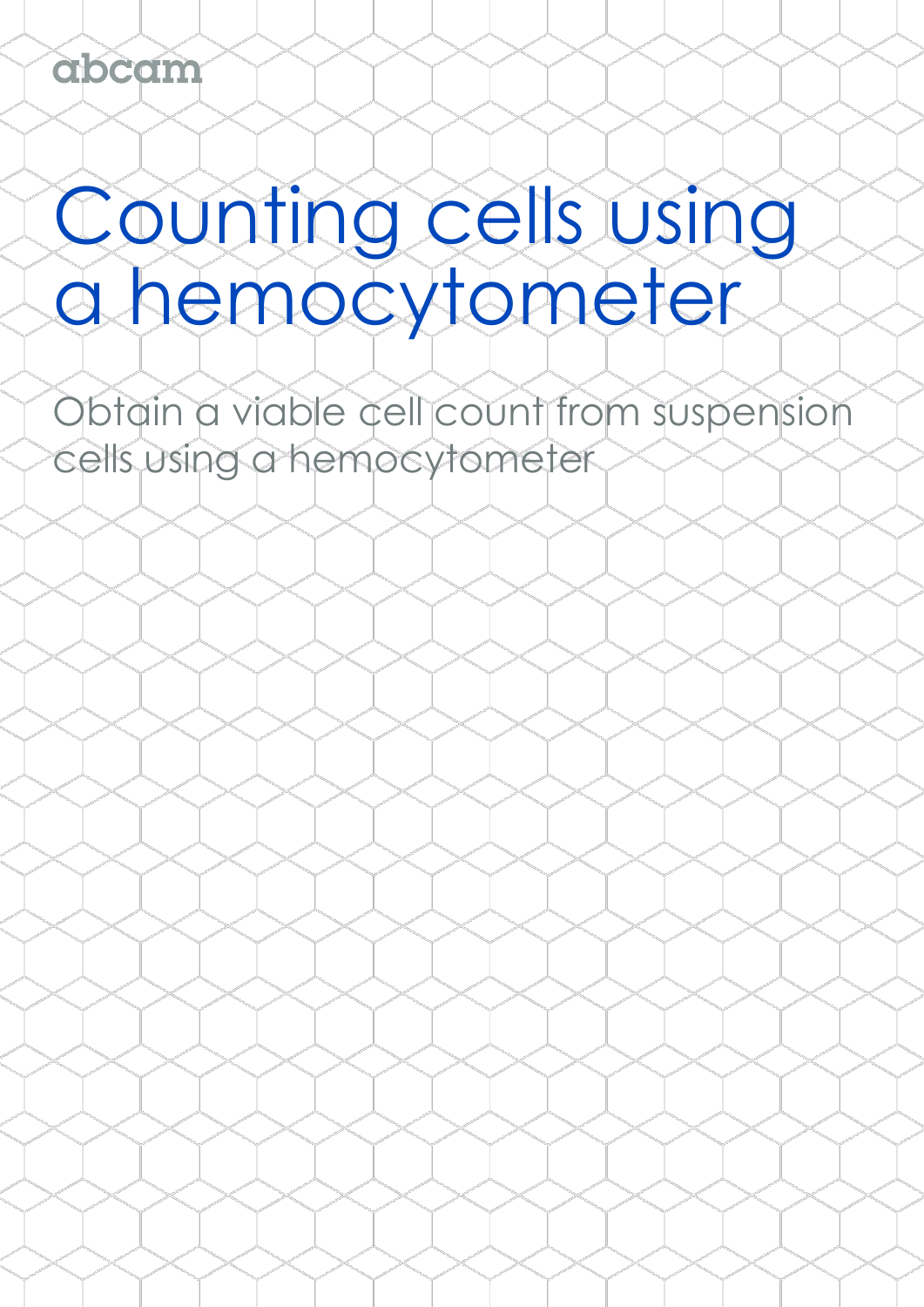

Counting cells using



- Preparing the hemocytometer
- Preparing the cell suspension
- Counting
- Viability

## Preparing the hemocytometer

- 1. If using a glass hemocytometer and coverslip, clean with alcohol before use. Moisten the coverslip with water and affix to the hemocytometer. The presence of Newton's refraction rings under the coverslip indicates proper adhesion.
- 2. If using a disposable hemocytometer (eg INCYTO DHC-N01), simply remove from the packet before use.

## Preparing cell suspension

- 1. Gently swirl the flask to ensure the cells are evenly distributed.
- 2. Before the cells have a chance to settle, take out 0.5 mL of cell suspension using a 5 mL sterile pipette and place in an Eppendorf tube.
- 3. Take 100 μL of cells into a new Eppendorf tube and add 400 μL 0.4 % Trypan Blue (final concentration 0.08%). Mix gently.

### **Counting**

- 1. Using a pipette, take 100 μL of trypan blue-treated cell suspension and apply to the hemocytometer. If using a glass hemocytometer, very gently fill both chambers underneath the coverslip, allowing the cell suspension to be drawn out by capillary action. If using a disposable hemocytometer, pipette the cell suspension into the well of the counting chamber, allowing capillary action to draw it inside.
- 2. Using a microscope, focus on the grid lines of the hemocytometer with a 10X objective.